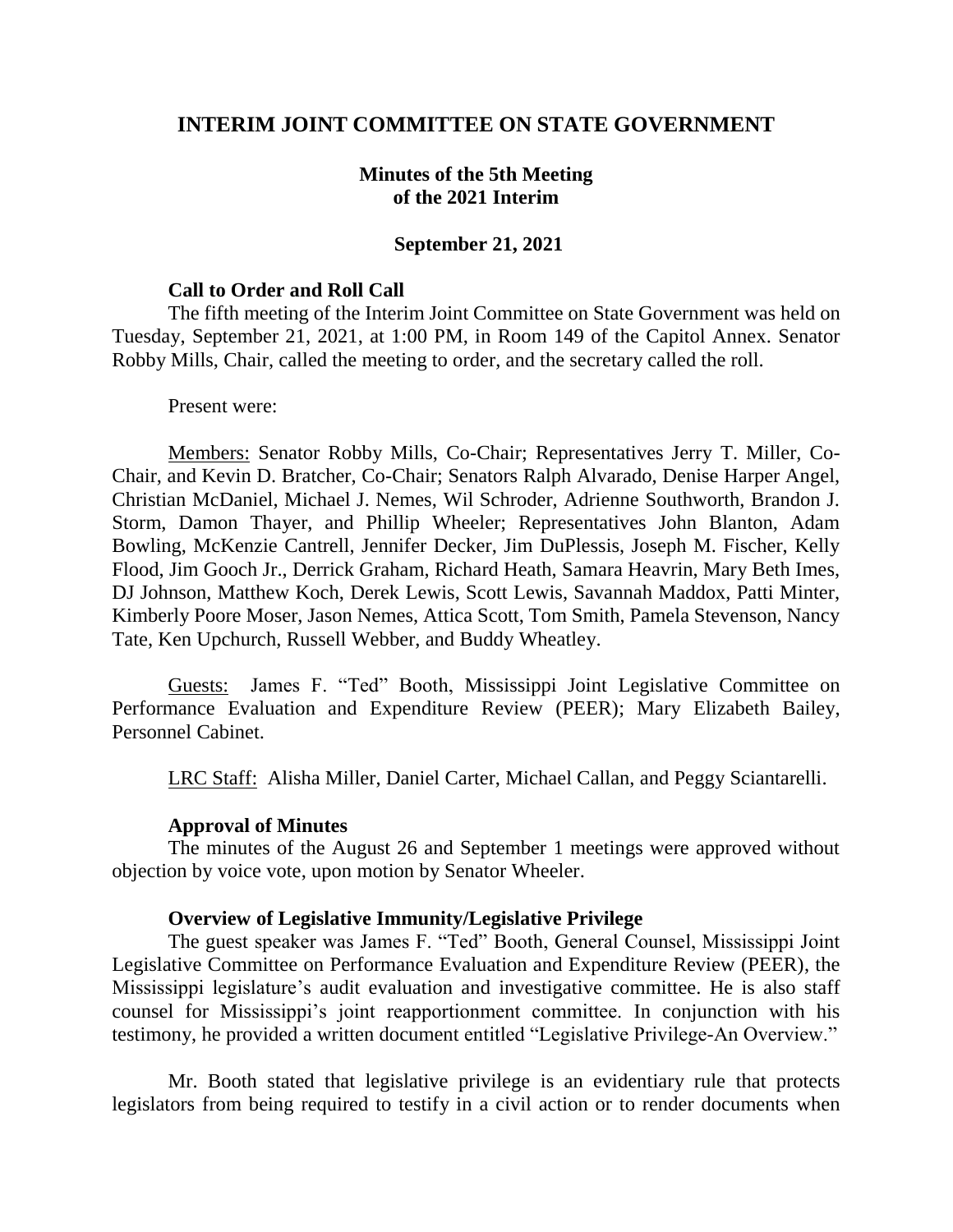sought through discovery or subpoena. Legislative immunity shields legislators from being parties to litigation. They are related doctrines and often trace their sources to the same constitutional provisions or common law. In Mississippi, as in many other states, privileges are not preferred by courts. Privileges often shield otherwise relevant and material evidence from disclosure and run contrary to current notions of openness in government. Privileges can be either absolute or qualified.

The source of legislative privilege varies from state to state. In Kentucky the source is the state constitution Speech or Debate clause (Section 43), which is modeled on the US Constitution. Seven states, including Mississippi, California, and Florida, have no such clause. For those states, the privilege will be based on a constitutional structural argument, the common law, or a rule of evidence. In federal courts, the source of legislative privilege is what is sometimes called "federal common law."

A confidentiality statute shields the release of a document from a public records request, while privilege makes the records or testimony of a person not subject to discovery. Generally, a confidentiality statute does not in and of itself create an evidentiary privilege. Privilege is a much stronger concept.

While privilege protects persons or information from being discovered, immunity protects legislators from being parties to litigation and being potentially liable. Immunity tends to be absolute and not qualified. It may be derived from a state's constitution, the common law, or a statute. Immunity applies to suits brought against legislators in their personal and official capacities; it protects them from liability arising from acts occurring within the course and cope of carrying out legislative duties. Immunity is recognized in federal courts. The US Supreme Court recognizes the need for immunities and privileges for state legislators. A 1951 US Supreme Court case, *Tenney v. Brandhove,* 341 US 367 (1951), is the source for state legislative immunity in federal proceedings. Justice Frankfurter cited "federal common law" as the source. Thirteen years earlier, in a famous case, *Erie Railroad v. Tompkins,* the Supreme Court categorically stated there is no such thing as federal common law. Justice Frankfurter rediscovered federal common law.

Mr. Booth discussed general principles gained from his research of all jurisdictions regarding the scope and application of legislative privilege. The privilege must be invoked by the legislator—not by someone else on behalf of the legislator. Staff may also be able to claim privilege in litigation arising from a legislative act, but legislators should consult with their house counsel on that subject. In some states, a balancing test will be applied in determining legislative privilege. Generally, testimony and records that relate to the drafting, consideration, and passage of legislation is protected. However, the privilege may be waived through inconsistent behavior, delay, or by policy.

Most federal courts take the position that legislative privilege is qualified, but there are exceptions. Courts must determine whether the public good of allowing the privilege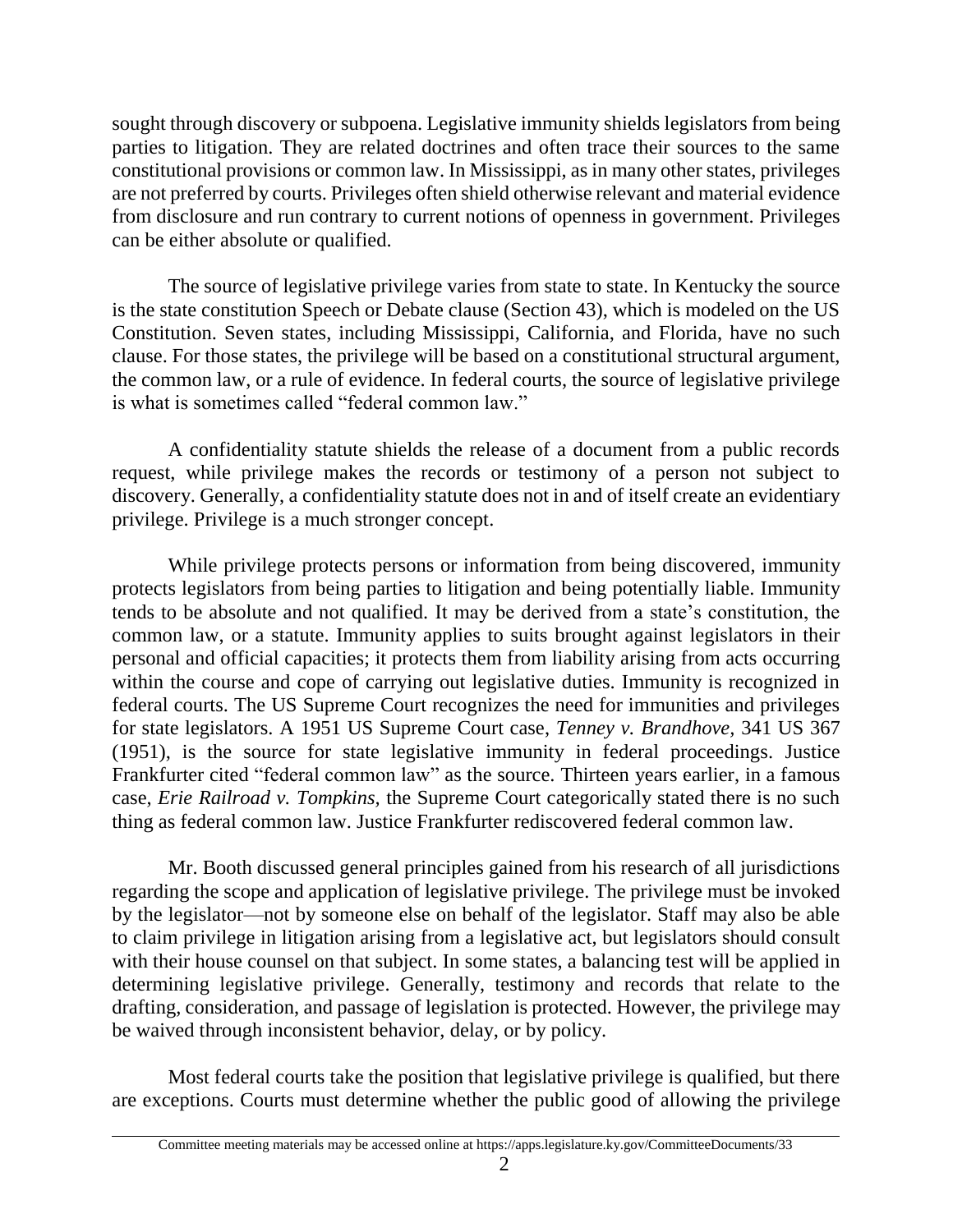outweighs the value of receiving relevant evidence. A few federal courts have held that the privilege is absolute, but privileges in federal court may be subject to balancing. In a redistricting case in Virginia, judges argued that when the subject matter deals with private rights, the chances are greater that the legislative privilege would be treated as absolute. When it deals with things that address important public policy issues, such as redistricting, expect the privilege to be balanced. The privilege can be balanced because it is a product of common law rather than statute or constitutional law. The common law must yield to the important public policy. This is often seen in redistricting cases.

The Deliberative Process Privilege is a qualified privilege that has been discussed in various treatises on the federal rules of evidence, and it can apply to the legislative process. It is available to deal with issues that grow directly from deliberation, such as conducting hearings, drafting legislation, committee action, and floor action. Also, under the federal rules of civil procedure, the Work Product Rule (FRCP Rule 26) may provide considerable protection for legal materials developed by a committee.

Concluding his presentation, Mr. Booth stated that the forum court matters. In federal court, when dealing with a significant public policy issue, it is likely that privilege will be qualified. In redistricting cases the federal courts usually find a way to pierce the privilege. In state courts the source of the privilege is the critical question. In places like Kentucky, which has a Speech or Debate clause, there would be a strong argument regarding the absolute character of the privilege. However, the way an open records law is crafted can defeat a claim of privilege. Generally speaking, privilege arguments work best when trying to protect legislators who are having to testify or surrender documents regarding the stages of drafting, conducting hearings, committee processes, and floor action on legislation.

Responding to Representative Graham, Mr. Booth said that an open records law could be drafted in terms broad enough to actually defeat a claim of privilege. For example, if an open records law says that all material associated with the preparation, drafting and consideration of legislation must be made available to the public and released upon request, it would be difficult to invoke legislative privilege. Mississippi's open records law says nothing therein shall be construed as limiting the legislature's power to determine access to its own records. All joint committees—like his two committees—have adopted policies that make work files confidential. With the PEER Committee, certain things have to be public. Final reports that are voted out by the committee are released and made available to anyone on demand. Other files—work papers and interview notes, for example—are protected from public requests.

In response to Representative Wheatley, Mr. Booth said that past NCSL panel discussions have counseled people to exercise "good email hygiene," which would extend to text messaging. He advised caution when using e-mail or text messaging to transmit potentially discoverable information. Answering another question from Representative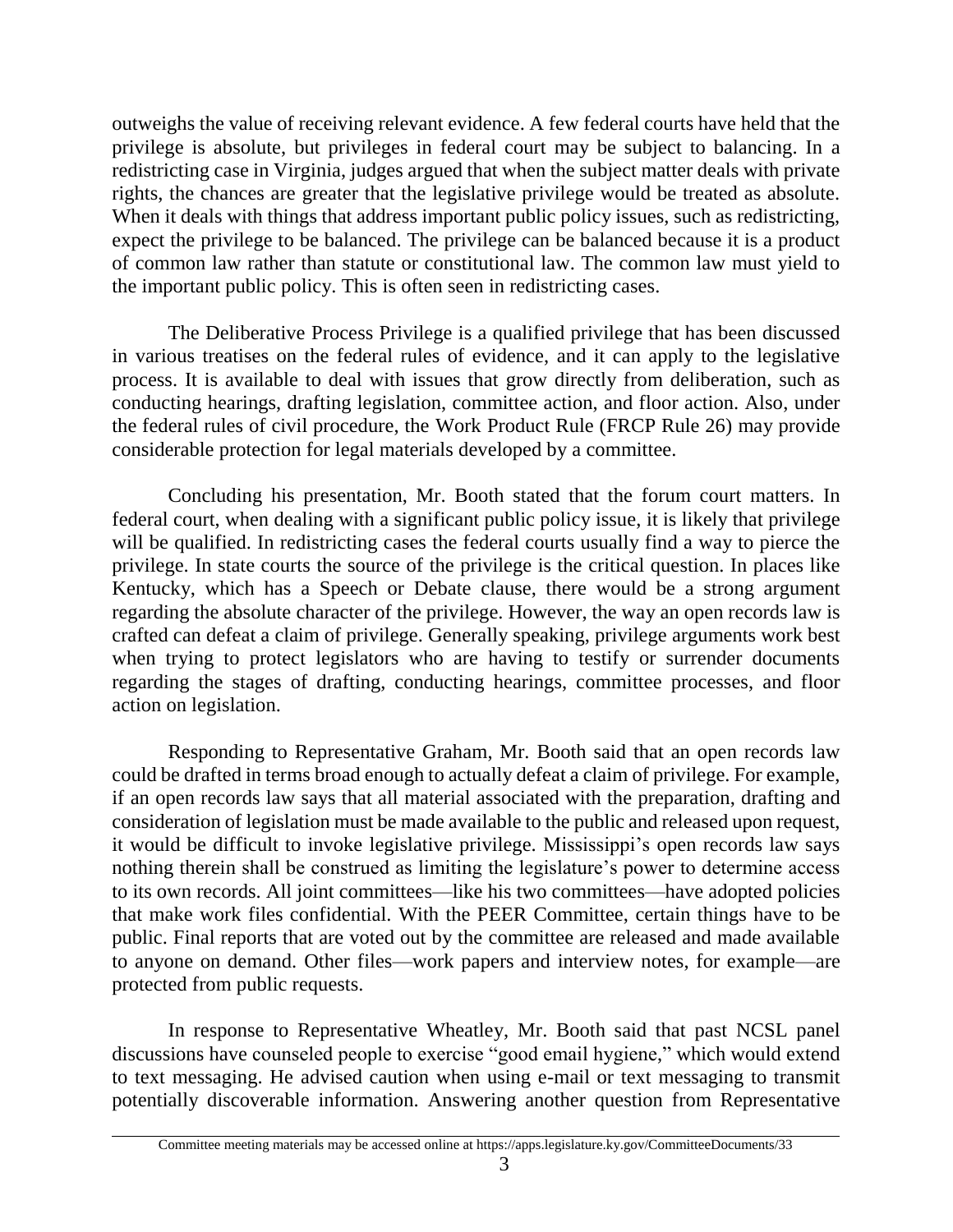Wheatley, he said that a staff person's claim of legislative privilege is based on the privilege extended to a legislator. If a legislator is required to release his records, there would not be a separate protection for staff.

There were no other questions, and Senator Mills thanked Mr. Booth for his testimony.

# **The Future of Remote Working in State Government**

Senator Mills stated that he and other members of the General Assembly have concerns, from a customer service standpoint, whether remote working in state government has a positive or a negative impact on their constituents. He introduced the guest speaker, Mary Elizabeth Bailey, Commissioner of the Department of Human Resources Administration, Personnel Cabinet. Her testimony included a PowerPoint presentation.

Ms. Bailey discussed the current staffing model for employees of executive branch KRS Chapter 18A agencies. As of July 6, 2021, employees will continue to work according to the following options: working 100 percent in an executive branch building/office; hybrid telecommuting, with the employee working both in a building/office and a remote work station; or telecommuting 100 percent, with the employee working entirely from a remote work station. State government agencies review their telecommuting policy and staffing plans quarterly. The entire staffing model will be reevaluated in October 2021.

Fifty percent of executive branch employees are currently working at their state government building/office location. This category includes employees in positions that are public facing and therefore not eligible to telecommute; employees whose job duties cannot be performed remotely; employees with flexible work schedules; and employees who request not to telecommute. Employees who scored in the lowest two categories on their previous performance evaluation, or who are currently on a performance improvement plan, are not eligible to telecommute. Under the hybrid telecommuting plan, an employee may work remotely 1-4 days each week. This plan is in use for 37 percent of executive branch employees. Telecommuting 100 percent currently includes 13 percent of the executive branch. This option requires approval of the Personnel Cabinet.

Ms. Bailey said that telecommuting is not new in Kentucky state government. It was created more than 23 years ago and is authorized in administrative regulation by 101 KAR 2:095 and 101 KAR 3:050. The pandemic prompted a closer look at telecommuting, and an executive branch telecommuting policy was implemented. The policy addresses supervisor and employee training, terms and conditions agreements, and safety. Flexible work schedules are permitted, and an agency is authorized to visit an employee's remote work site at any time.

Representative Nemes said it would be beneficial to know whether remote working can provide opportunities for cost control. He requested that the following information be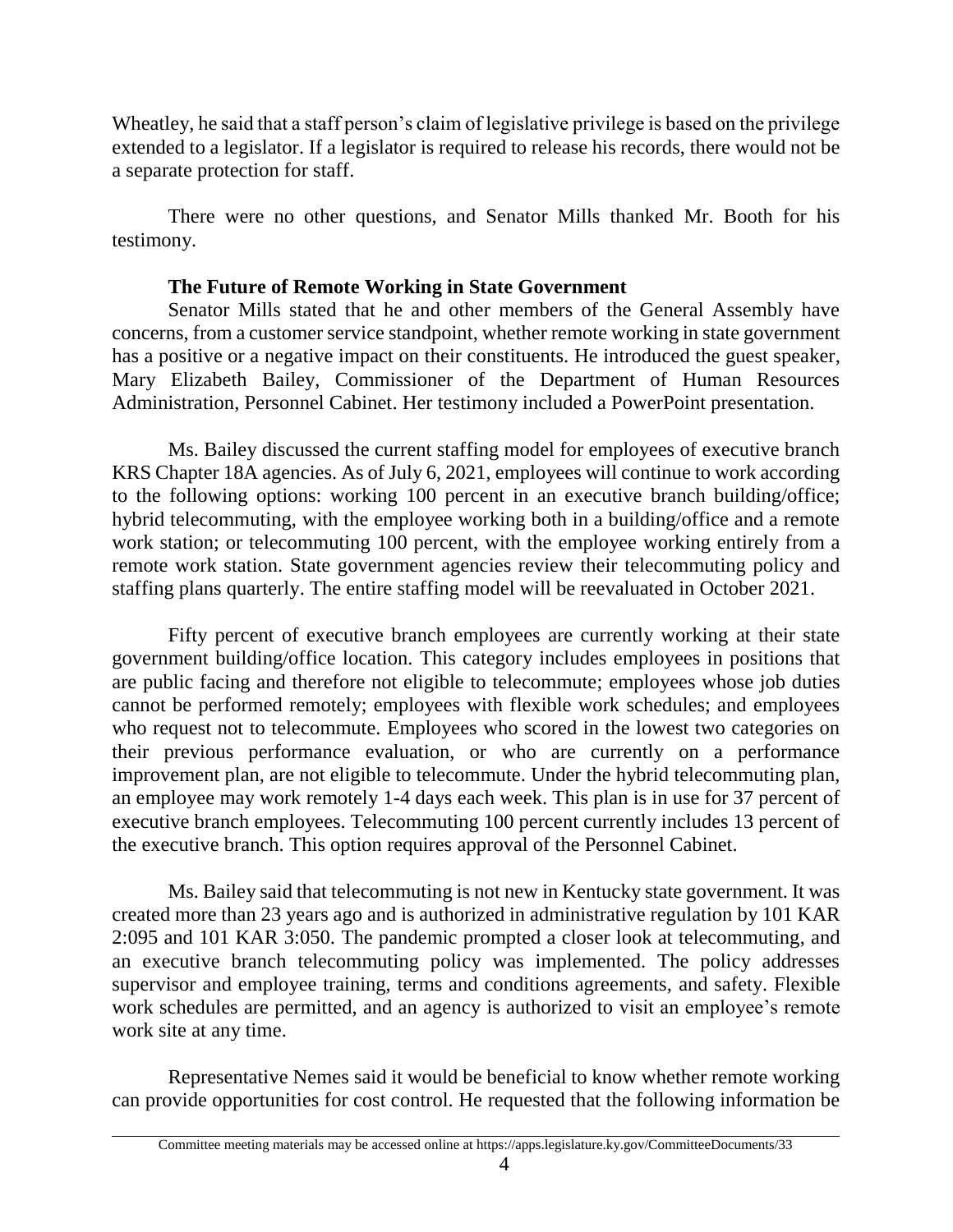furnished by the executive branch, based on the budget area affected: a list of all employees who are telecommuting; why they do not need to report to the workplace; and whether the number of telecommuting jobs can be reduced. He suggested that the information be transmitted to the LRC budget subcommittees for possible use in forthcoming budget proposals. He said he would also like to know if there can be a reduction in state office building rent when employees are not occupying the workplace.

Senator Thayer said people have complained to him that they have been unable to reach employees in customer service areas because they are working from home. Ms. Bailey said that forward-facing agencies are working in state buildings and are providing services to the Commonwealth. She is not aware of any issues but would be happy to look into any complaints that have been received.

Responding to Representative Bowling, Ms. Bailey reviewed the telecommuting policy relating to out-of-state residents who work in Kentucky.

Senator Alvarado said it is a major concern that information transmitted by employees on their personal devices is potentially discoverable. He questioned whether the executive branch has taken that into consideration, and he suggested that employees be made aware of this. Ms. Bailey agreed that it would be important to remind employees.

Responding to questions from Senator Wheeler, Ms. Bailey said she would need to defer to individual agencies regarding metrics for judging the efficiency of working remotely versus in-person in an office. If an employee utilizing the work-from-home privilege is not meeting standards, the agency can cancel the telecommuting agreement at any time. The timeline for reviewing performance standards differs by agency, and this issue will be raised during the October review. The extent to which telecommuting privileges are being utilized in urban areas compared to rural areas also differs by agency.

Responding to Representative Miller, Ms. Bailey said that occupational tax rates for employees who work remotely is based on actual work location. Employees with questions about occupational tax should consult the Human Resources office in their agency.

Representative Graham said that in order to be efficient and proficient in providing services, it would be better for state employees to work within the confines of their office building. Frankfort is the seat of state government. Franklin County is in his district, and he is also concerned about the local government's loss of occupational tax income as a result of remote working.

Senator Thayer stated that with the available COVID protocols, there is no reason why in-person work in state offices cannot be managed appropriately. He stated for the record that he and Representative Graham are in full agreement that state employees—with